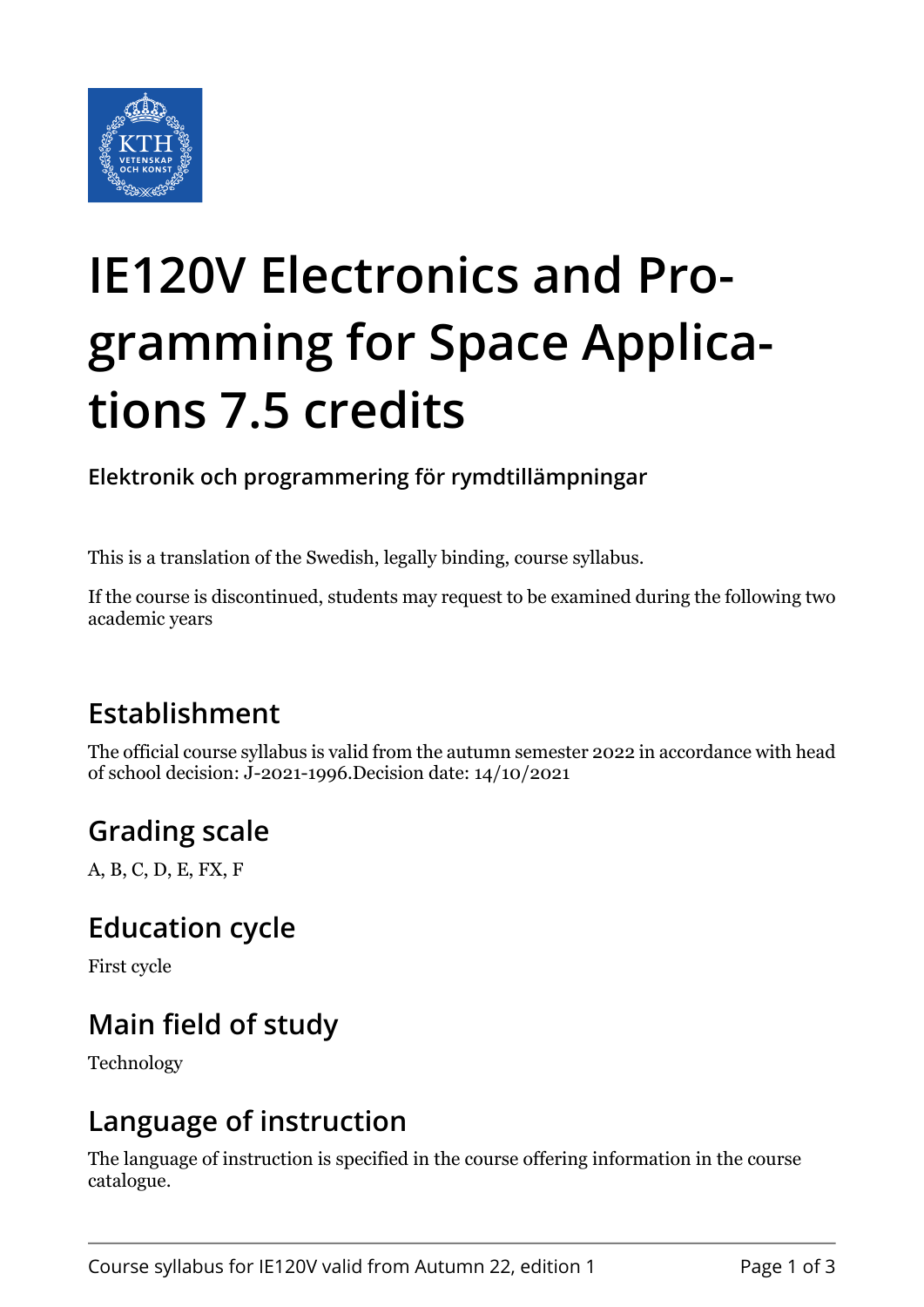## **Intended learning outcomes**

After completed course, the student is expected to be able to

- carry out simple calculations and computer simulations on electric nets using Ohm's law and Kirchhoff's laws
- carry out simple calculations and computer simulations on filters, amplifiers, sensors and radio range
- connect and measure on electric nets to verify own calculations and simulations
- connect and program microcontroller, sensors, amplifier and radio
- explain the use of satellites in the service of the humanity for e.g. communication, weather and climate monitoring for own pupils
- explain the technical function of a satellite by means of block model and practical demonstrations for own pupils
- plan, carry out and evaluate teaching for an optional student group with contents and abilities retrieved from the subject content of the course and related to didactic literature and current course syllabi and subject plans.

#### **Course contents**

The course is intended for teachers in the basis and upper-secondary school that has become inspired of e.g. ESERO Cansat and now want to learn more about electronics and embedded systems or that want to increase his skills for teaching of mathematics, technology, physics and programming. The course is based on elements from courses on KTH Royal Institute of Technology, but with a selection that covers all parts of the technology for e.g. Cansat or a satellite. Apart from basic electromagnetism and electronics, introduction to the function of the microcontroller (e.g. an Arduino, hardware and software) is included, different sensors that can be used, power supply from battery or solar panels and radio communications including antennas. Also the challenges of the space environment for a practical satellite are described, including cosmic radiation, low and high temperatures, electricity supply with solar panels, principles of radio communications, satellite orbits and launch. The course activities interleave theoretical, practical (laboratory) and didactic items.

## **Specific prerequisites**

The upper secondary courses Mathematics D, Physics B and Chemistry A.

## **Examination**

- LAB1 Lab exercises, 3.0 credits, grading scale: P, F
- PRO1 Project, 1.5 credits, grading scale: P, F
- TEN1 Oral exam, 3.0 credits, grading scale: A, B, C, D, E, FX, F

Based on recommendation from KTH's coordinator for disabilities, the examiner will decide how to adapt an examination for students with documented disability.